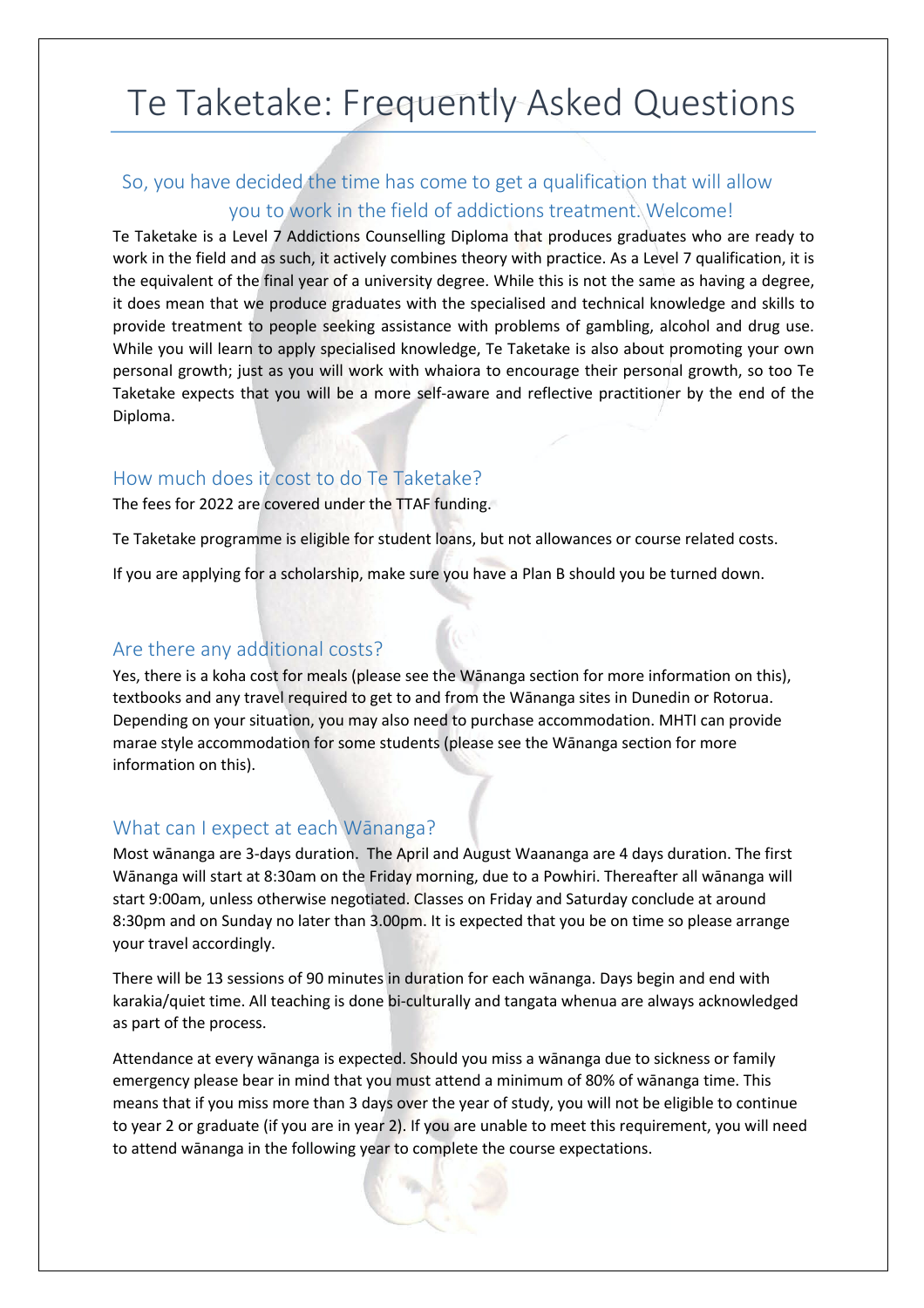There is often mahi kainga (homework) during wānanga for the next day.

All work in the wānanga is confidential and students are expected to maintain and honour professional boundaries.

|  | 2022 Wānanga Dates |  |
|--|--------------------|--|
|--|--------------------|--|

| Rotorua Wānanga Dates       | Dunedin Wānanga Dates       |  |
|-----------------------------|-----------------------------|--|
| March 10 - 13               | March 24 - 27               |  |
| April 7 - 10 **4days**      | April 21 - 24 ** 4 days **  |  |
| May 6 - 8                   | May 20 - 22                 |  |
| June 10 - 12                | June 17 - 19                |  |
| NO WĀNANGA IN JULY          | NO WĀNANGA IN JULY          |  |
| August 11 - 14 ** 4 days ** | August 25 - 27 ** 4 days ** |  |
| September 9 - 11            | September 23 - 25           |  |
| October 7 - 9               | October 21 - 23             |  |
| November 11 - 13            | November 25 - 27            |  |

#### Is accommodation provided during the Wānanga?

If you are travelling from out of region and require accommodation, there is provision made for some people to stay. The cost for this accommodation will be \$40 (+GST) for the entire Waananga and the payment will be due, preferably by direct credit, before Wānanga commences.

Alternatively, you may choose to make your own accommodation plans elsewhere. Please complete the accommodation booking form if you want to reserve a bed. Please Note: if you plan to stay at the marae, please bring your own toiletries, towel and bedding. Sheets, pillows and pillowcases are provided.

#### What about meals during Wānanga?

MHTI will provide lunch, dinner, and morning and afternoon tea, however tauira are asked to look after their own breakfast and supper. Tauira are also asked to respect the marae and to help with the cleaning, dishes, etc. We will meet vegetarian requirements for tauira, but any other needs must be met by the tauira (e.g. gluten free, dairy free, sugar free).

Koha: We ask Tauira to make a voluntary koha contribution towards the food we provide. A Year 2 student will collect this during wānanga.

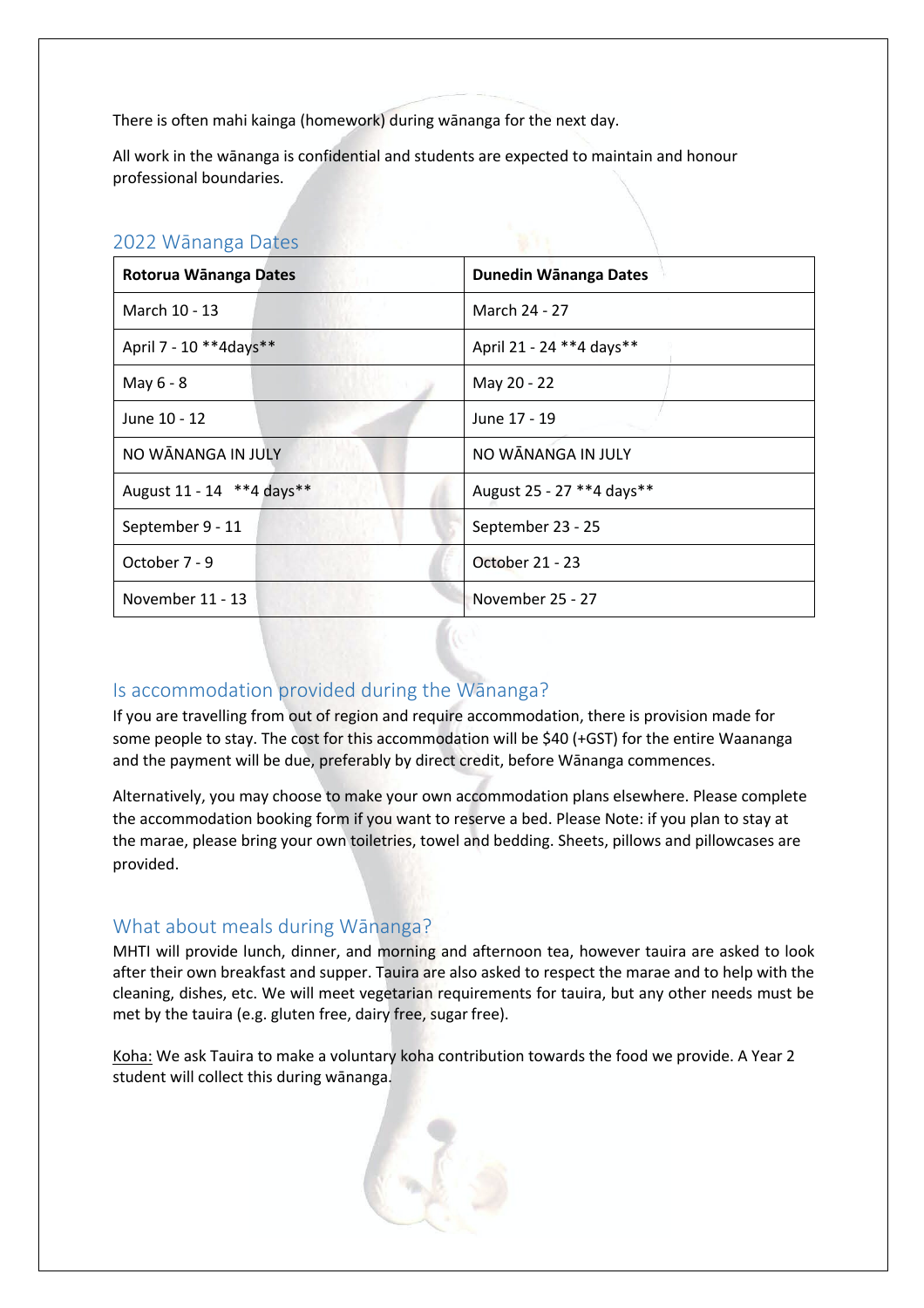## Where can I do Te Taketake?

We deliver the training at two sites (Dunedin and Rotorua) on different weekends. It is expected that you will chose the one that is the most convenient for you but if you are unable to attend your usual wānanga you are welcome to attend the other as an alternative. Please arrange this directly with the kaiako.

# What qualifications do I need before I apply for Te Taketake?

We expect tauira to have completed a Level 4 qualification before applying for Te Taketake.

# What does it mean that Te Taketake is an "applied" diploma?

Te Taketake teaches you the theory of addictions counselling at the same time as expecting you to apply your theoretical knowledge into your practice. If you don't already work in the addictions field, you will need to find yourself a student placement as you are required to complete 400 hours of clinical practice over the 2 years of the diploma. As a result we believe that we produce graduates who are ready to start work in the addictions field on completion of their training.

This means that most tauira find themselves having to learn a lot of new and complex information in a short period of time.

## I'm in recovery and I have a criminal history. Will this exclude me?

Often people are motivated to work in the addictions field as a result of their own experience of recovery from gambling, alcohol or drug use. We ask that you have been in recovery for a minimum of 2 years before applying. The same goes for being free of offending against others and no convictions in the last 2 years. Please note that in your application you will be asked to include a copy of a current Department of Justice criminal check.

# Do I need to be in therapy myself?

We do not require people to be in therapy but tauira often find it helpful to do so as Te Taketake is as much about your personal growth as it is about learning the skills of being an addictions counsellor.

In this field of work you will find yourself working with people who experience problems with substance use and gambling in addition to issues of violence, childhood adversity, offending against others, and people with a range of ethnicities, gender, sexual and lifestyle choices. Can you put aside your own experiences and values in order to work with people who are different from yourself?

Consider if you've been able to move forward with your own life difficulties (whether related to substance abuse or not). Can you separate 'your stuff' from 'their stuff' so that you can focus on the needs of the whaiora or their whānau? If this is difficult for you then you might need to take some more time before applying for Te Taketake.

# My life is busy already so how much time will I need to make for study?

As well as attending 8 wānanga each year, you will need to spend at minimum of 10 hours a week on self-directed study and completing assessments as well as completing 400 clinical hours over the 2 years of the Diploma.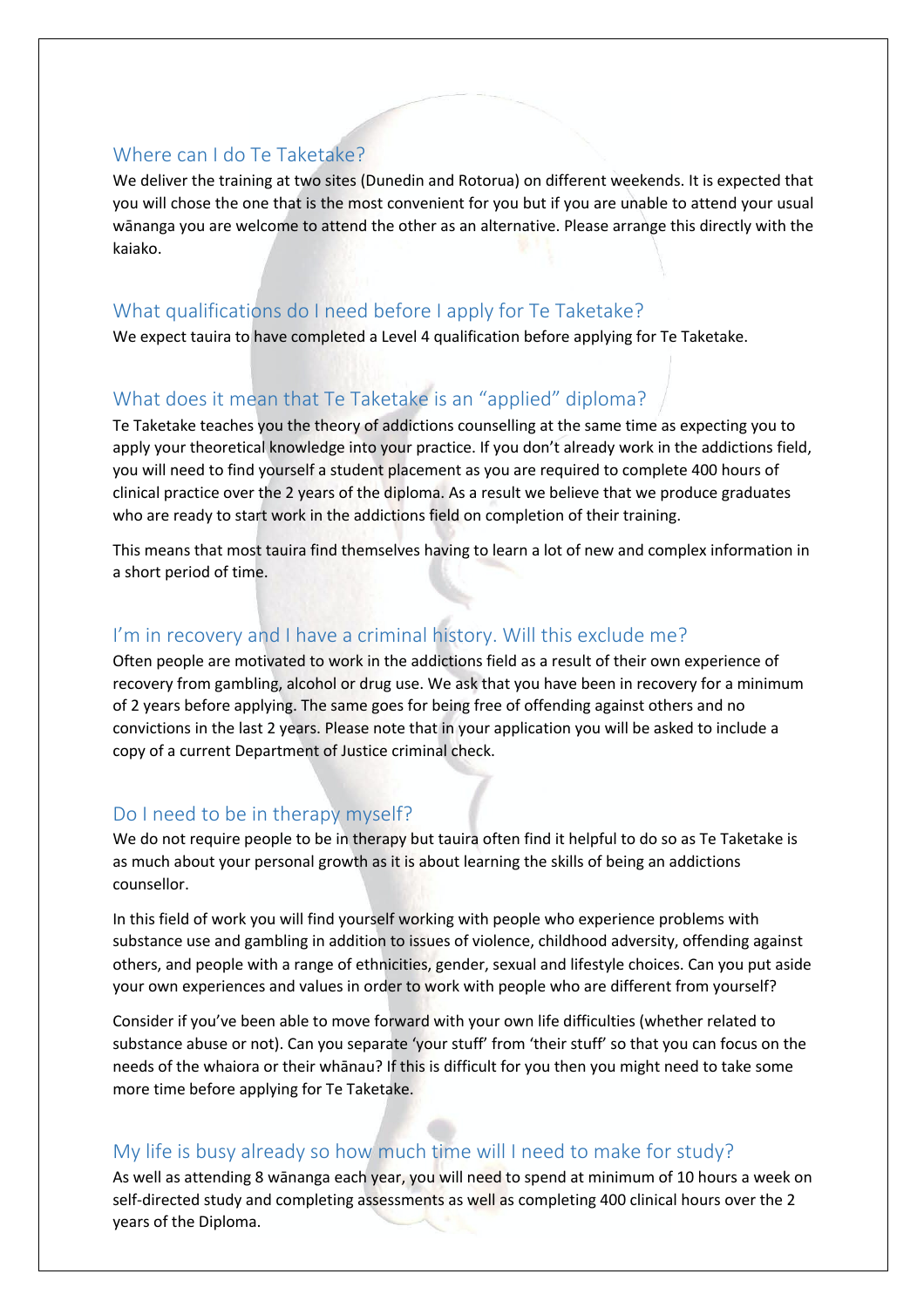The wānanga run from Friday morning till lunch time on Sunday.

If you are new to the field of addictions treatment or your experience is limited to your own recovery, you will find yourself having to learn a lot of complex new information in a short period of time so you may need to allocate more than our suggested minimum of 10 hours per week.

As adult learners, there are of course also the demands of family, whānau and work to juggle alongside your study. Before you decide to enrol for Te Taketake we suggest you talk to family, whānau and friends about what you are thinking of taking on as you will definitely need the support of others if you are to add study to your life.

# I'm not sure if Te Taketake is the right qualification for me. How can I find out more about what it is like?

Talk to someone who has done Te Taketake and find out how they experienced it. Would they recommend it? What worked for them, what didn't?

If you don't know anyone who is currently doing Te Taketake or has recently completed it, please drop us an email and we will try and put you in touch with someone.

## Will I need textbooks for Te Taketake?

Purchasing textbooks is essential for the successful completion of the course. A list is provided as a part of enrolment booklet on our website and has been included with this information. It is not possible to meet course expectations by only using the internet.

#### Will I need a laptop or desktop computer?

It is expected that students will have access to computers and that assignments are typed. Year 2 students are expected to bring laptops to class.

Year 1 students are asked to present some work in class using presentation software (for example PowerPoint or Keynote). Please bring a laptop if you have one. These projects are completed in small groups so you will not be disadvantaged if you do not have a laptop at the beginning of Year 1.

#### It has been a while since I did any study. What can I do to prepare myself?

As you are likely to find yourself having to learn a lot of new information and develop complex skills, we suggest that you do what you can to ensure your computer skills are adequate ahead of starting. Do you know how to create, save and write documents? Can you search for information online? Can you use email and PowerPoint software?

The same goes for your writing skills. While your writing and analysis skills will develop over the course of Te Taketake, if you know that this is not one of your strengths consider doing a course or getting some tutoring to develop your writing skills.

Get a dictionary as you are going to come across a lot of new words! You might consider getting yourself a notebook to record the new words and their meanings as come across them so that you create your own dictionary over time. It's a good learning tool too.

Learn how you learn best. While the kaiako of Te Taketake will use a range of teaching tools it is helpful if you have an appreciation of how you learn. Try this questionnaire to see if you have a preference for visual, aural, read/write or kinaesthetic (hands on) learning strategies. You can complete the questionnaire online for free. www.vark-learn.com